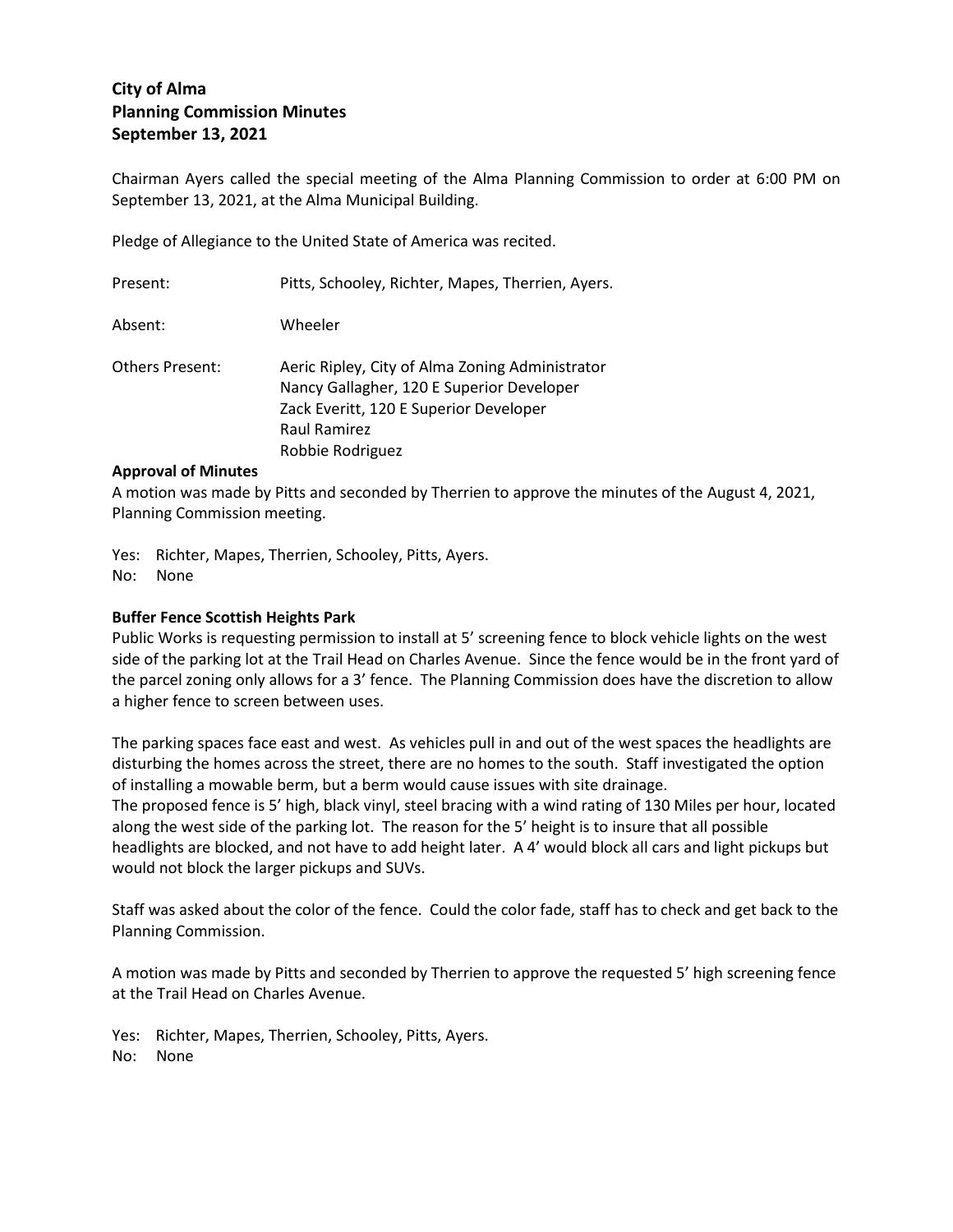Alma Planning Commission September 13, 2021 Page #2

## **Site Plan Review 903 Michigan Avenue**

Avalon & Tahoe Manufacturing plans to add a 2,000 sq. ft. powder coat building between the existing loading structure and Production B Building. The property is zoned LI, Limited Industrial, the proposed addition is permitted in the LI District and requires a site plan approval by the planning commission.

The location of proposed powder coat facility meets all required setbacks and lot coverages. Building permit has been received. All other trades run through the State of Michigan. Staff received verification that the new facility will not add addition staff requiring more parking. If parking needs change, a plan may need to come back to the Planning Commission.

Chuck Griffith representing Avalon to the location of the powder coat facility and the benefits to the onsite process.

A motion was made by Mapes and seconded by Therrien to approve the site plan as presented by Avalon & Tahoe Manufacturing.

Yes: Richter, Mapes, Therrien, Schooley, Pitts, Ayers.

No: None

### **Public Hearing Special Use Permit**

A Special Use Permit Request has been received by 120 E. Superior Street, LLC for 116-120 E Superior Street. The applicant is proposing to develop twelve (12) residential units on the second floor. The property is zoned B-1, Central Business District. The B-1 district does allow residential uses provided they are on the second or higher floors of a permitted use through the issuance of a Special Use Permit.

A motion was made to open the public hearing by Pitts and seconded by Richter.

Yes: Richter, Mapes, Therrien, Schooley, Pitts, Ayers.

#### No: None

The following proposed upper story apartments were presented to the Planning Commission.

- Second Floor Primary Building Twelve (12) units:
	- $\circ$  201: 734 sq. ft. 1 bedroom
	- $\circ$  202: 624 sq. ft.  $-1$  bedroom
	- o 203: 914 sq. ft. 2 bedroom
	- $\circ$  204: 712 sq. ft.  $-1$  bedroom
	- $\circ$  205: 633 sq. ft.  $-1$  bedroom
	- $\circ$  206: 754 sq. ft. 1 bedroom
	- $\circ$  207: 747 sq. ft.  $-1$  bedroom
	- $\circ$  208: 906 sq. ft. 2 bedroom
	- o 209: 930 sq. ft. 2 bedroom
	- $\circ$  210: 700 sq. ft. 1 bedroom
	- $\circ$  211: 701 sq. ft. 1 bedroom
	- $\circ$  212: 570 sq. ft. 1 bedroom

Units 202, 205 and 212 are under the required 700 sq. ft. minimum and will need variance from the ZBA.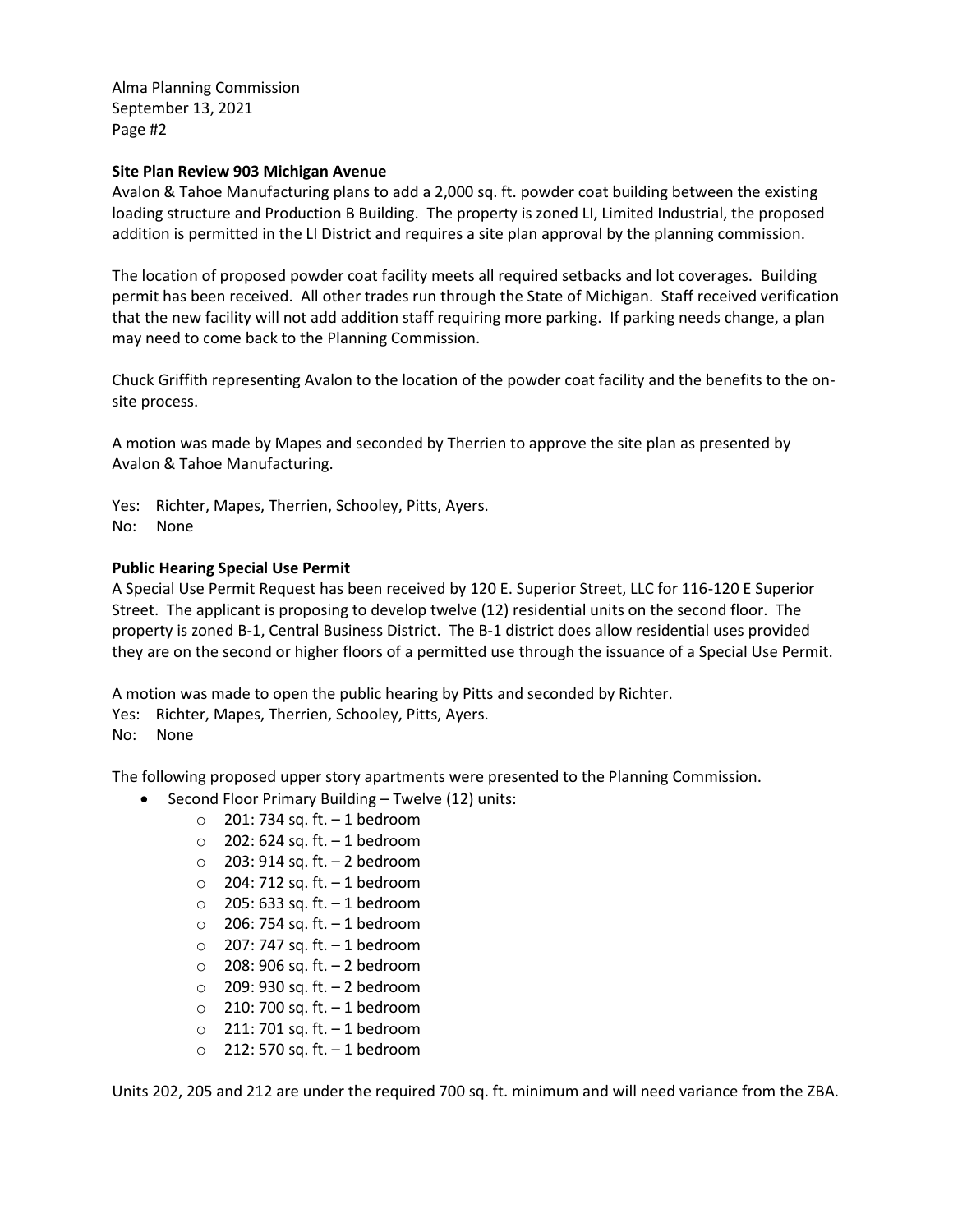Alma Planning Commission September 13, 2021 Page #3

Parking: According to ordinance structures in the B1, Central Business District may utilize municipal parking lots within 500 ft., once all on-site parking is utilized. Parking lots within 500 ft. of the proposed project are Lots# 1, 3, 5, 6 and 7.

Trash receptacle to be located on the south-east portion of the 120 E Superior Street parcel. Owner to provide staff with final location and the ingress and egress plan to empty the dumpster before the building permit is issued.

The structure was built lot line to lot line. The only available parking will be the municipal lots. The tenants of the building will have to be ok with walking to and from their home. There is no on-site parking.

Gallagher spoke to the project's historic elements that would be retained as part of the project. The project requires a complete update of the electrical, mechanical, and plumbing. An elevator will also be a part of the project.

Richter asked about light to the interior units. Everitt stated the project is keeping and upgrading the sky lights for natural light to those units. The building will also be fully fire suppressed.

The overall plan also shows two ground floor rear entrance residential units. The Planning Commission would need to review and approve a text amendment to the zoning ordinance in the coming months, to allow for this use.

The Planning Commission thanked Gallagher and Everitt for their plan to invest in the downtown.

A motion by Mapes and seconded by Schooley to close the public hearing.

Yes: Richter, Mapes, Therrien, Schooley, Pitts, Ayers. No: None

A motion by Mapes and seconded by Therrien to approve the special use permit for the 12 upper story residential units at 116, 118 and 120 E Superior Street, with the approval of units 202, 205 and 212 contingent on receiving a variance for the 700 sq. ft. minimum floor size from the Zoning Board of Appeals.

Yes: Richter, Mapes, Therrien, Schooley, Pitts, Ayers. No: None

#### **Public Hearing Zoning Text Amendment**

A special use permit request has been received for a new tattoo establishment, which is located within a 1,000 ft. of an established tattoo location. The proposed ordinance text amendments would reduce all tattoo and body-piercing buffers to 300 ft.

Under the current ordinance a tattoo or body-piercing establishment cannot be within 1,000 feet of another tattoo or body piercing establishment. The only tattoo establishment currently located within the City of Alma is in Downtown at 408 Woodworth Avenue. Measuring from the outermost boundary of the parcel of the existing tattoo establishment to the outermost boundary of the parcel of the